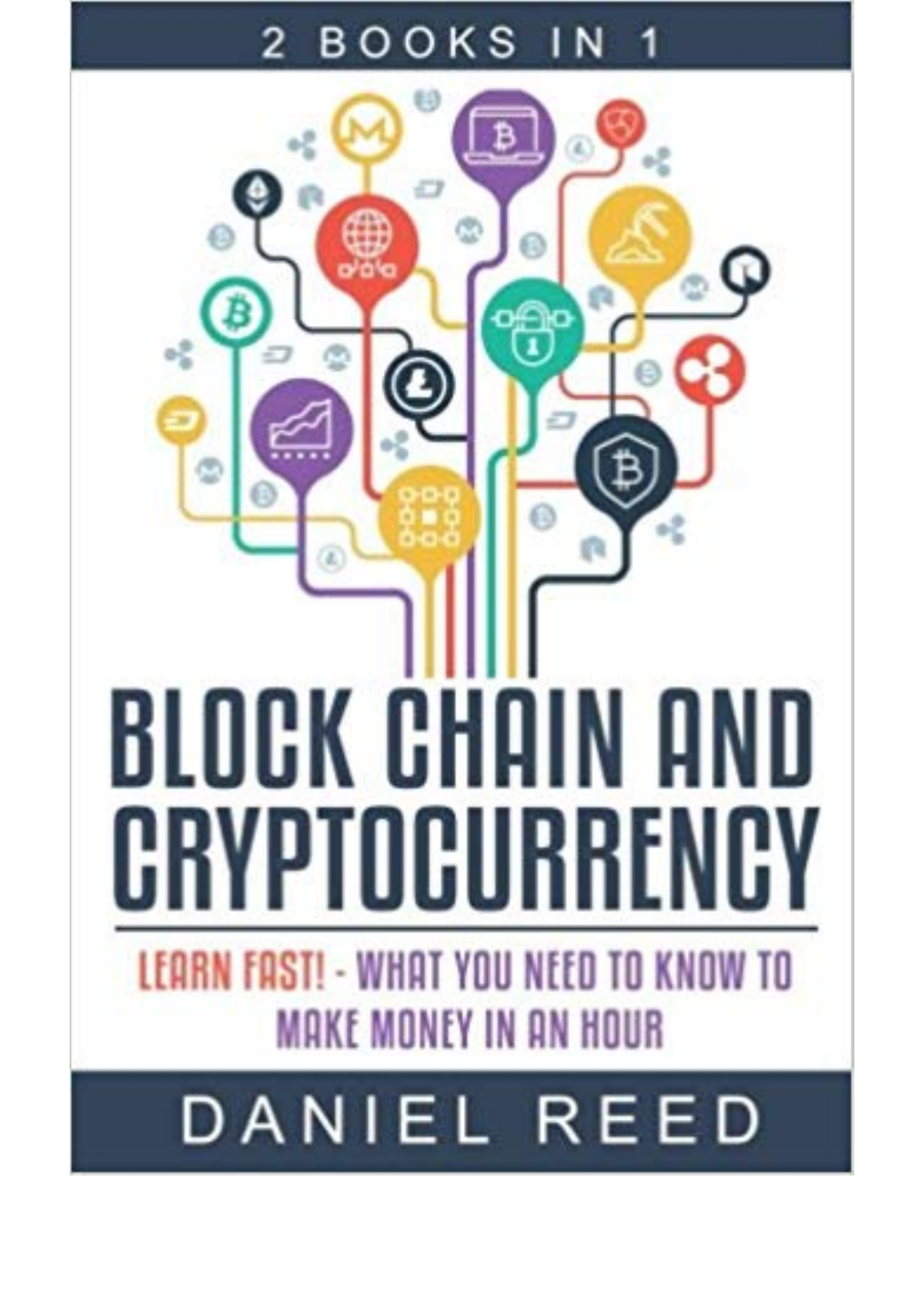*Daniel Reed*

**Block Chain And Cryptocurrency: Learn Fast! - What You Need To Know To Make Money In An Hour**

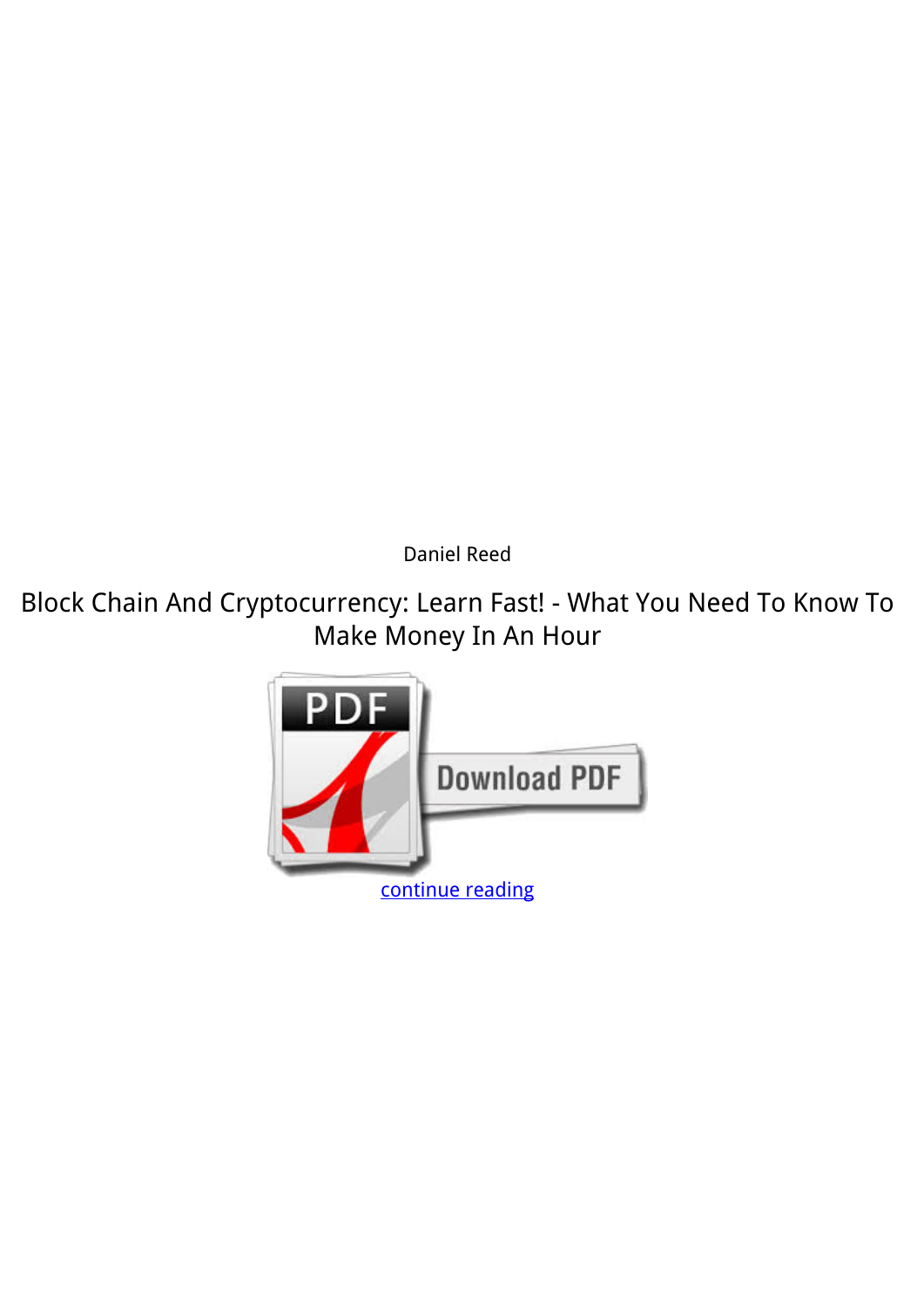Are you not used to investing and have been questioning what this Block chain and Crypto currency is focused on?In 2 years from now, I believe Crypto currencies will be attaining legitimacy as a protocol for business transactions, micropayments, and overtaking Western Union as the preferred remittance tool… Well look no further than this publication, which is a mix of Block Chain and Crypto currency does what it says on the cover. What exactly are you waiting for, make sure you click above to purchase your copy today. In this reserve you will learn: In the Block Chain portion of this book you will learn:What's Block chain?How Block chain WorksThe Difference Between Block chain and BitcoinThe Great things about Using Block chainThe Disadvantages of Using the Block chainTwo more secrets that you would not have find out about Block chain technology that will lead you to successIn the Crypto currencies section of this book you will learn:What is Crypto currencyThe rise of Crypto currencyThe difference between Crypto currency and currenciesThe function and the different parts of Crypto currencyHow to start out a Crypto currency transactionWhat is Block chain and mining Two even more secrets that you would not have find out about Crypto currency that may lead you to successVirtual currencies, perhaps most notably Bitcoin, have captured the imagination of some, struck fear amongst others, and confused the heck from the rest folks." – Thomas Carper, US-Senator" Or are you a skilled investor seeking to diversify your portfolio by buying Block chain and Crypto currency but don't have the time to look through tons of information?.. - "Until following time I am Daniel Reed an experienced computer programmer which has worked in the banking market for over 10 years. Cody Littlewood Founder and CEO of Codelitt Searching to invest in your future? Having worked in major investment banks for several years I've gathered an abundance of understanding on Block chain and Crypto currencies.



[continue reading](http://bit.ly/2Tge8Fv)